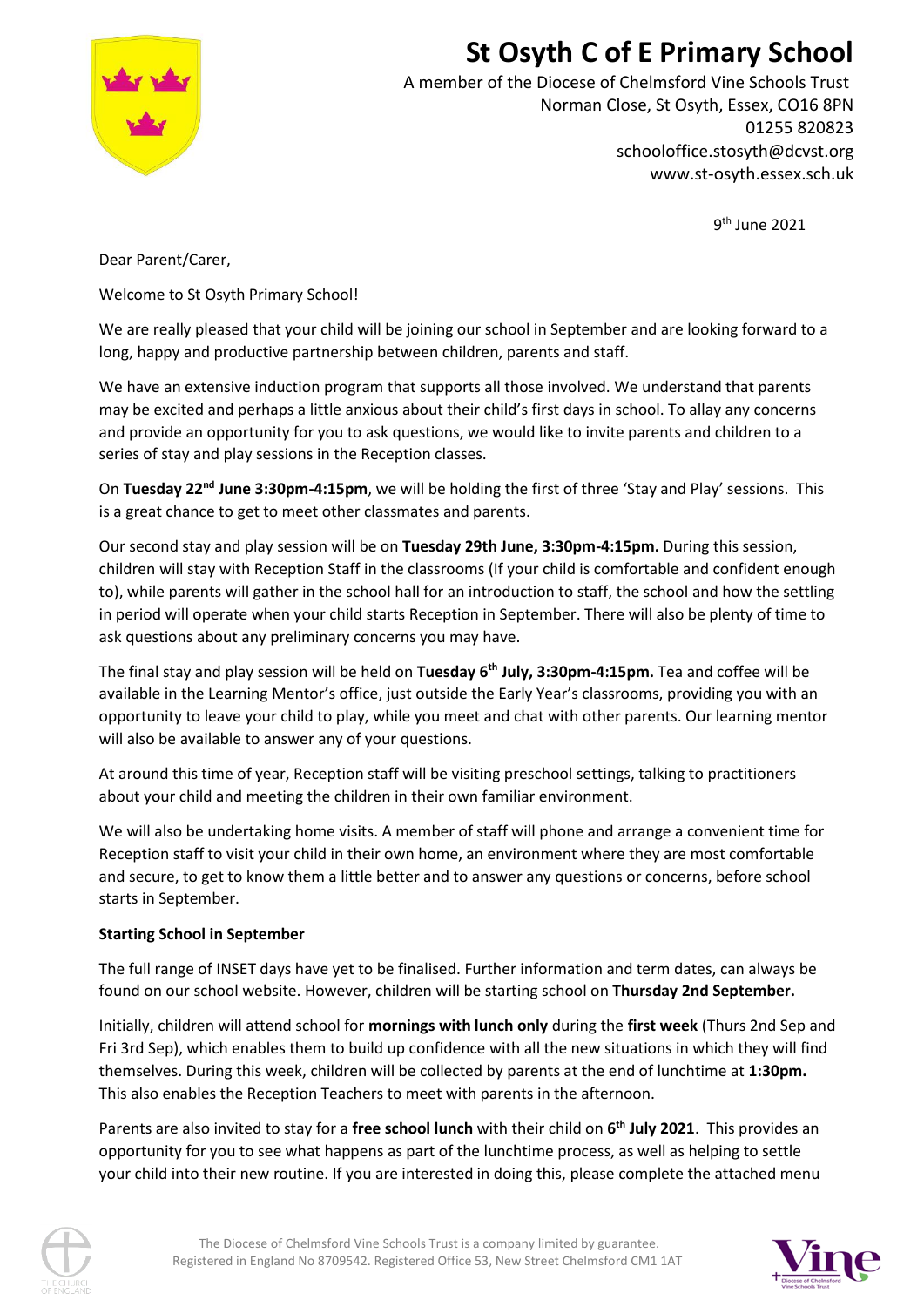sheet, choosing which option you and your child would like to eat. (You may provide your own packed lunches, if you prefer not to have school dinner.)

Children will then start **full time - 8:30am-3:05pm** from the beginning of the **second week** (Mon 6th Sep)

We look forward to meeting you at our first stay and play session on **Tuesday 22nd June**, but please do not hesitate to pop in, or pick up the phone if you have any concerns at all. We are committed to ensuring that every child has the very best, happiest and smoothest start to their school life and that mums and dads find it as painless as possible too.

Yours sincerely,

#### C Esparon

Miss Esparon (EYFS Lead and Teacher)

#### **Getting to know each other opportunities:**

- Tuesday 22nd June 3:30pm-4:15pm First stay and play session **with parents.**
- Tuesday 29th June 3:30pm-4:15pm Second stay and play session **Children only**. (Parents introduction talk in the school hall.)
- Tuesday 6th July 3:30pm-4:15pm Final stay and play session. **Children only.** (Parents coffee and chat in the school hall.)
- Tuesday  $6<sup>th</sup>$  July 12:00pm 12:30pm Parents bring their child with them and then take child home after eating lunch together.
- June-July Reception staff visiting pre-school settings and carrying out Home Visits.

…………………………………………………………………………………………………………………………………………………..

Please return the slip to the school office to let us know if you are able to attend.

Name of child ………………………………………………………………………………………………………….

I confirm that we/I will be coming to:

|           |                                                                                                                                               | (circle/delete) |
|-----------|-----------------------------------------------------------------------------------------------------------------------------------------------|-----------------|
| $\bullet$ | Stay and Play session after school - with parents, on:<br>Tuesday 22 <sup>nd</sup> June 3:30pm-4:15pm                                         | yes/no          |
| $\bullet$ | Stay and Play session after school - children only,<br>with Parent Meeting in school hall on:<br>Tuesday 29 <sup>th</sup> June 3:30pm-4:15pm. | yes/no          |
|           | Stay and Play session after school - children only, on:<br>Tuesday 6 <sup>th</sup> July 3:30pm-4:15pm                                         | yes/no          |
| $\bullet$ | Parents Lunch – with child, on:<br>Tuesday July 6th $12:00 \text{pm} - 12:30 \text{pm}$ .                                                     | ves/no          |